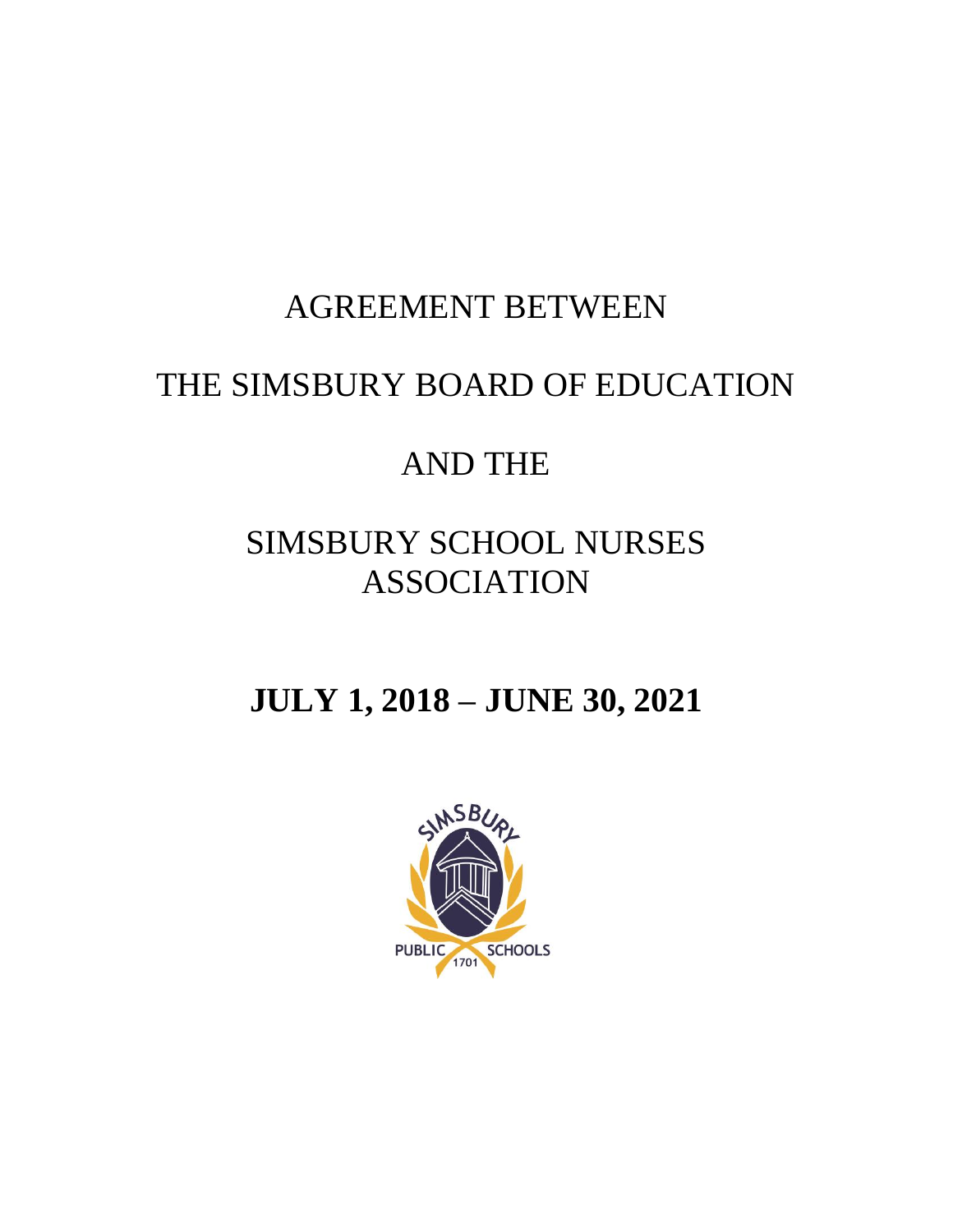The terms of this Agreement conform to Simsbury Board of Education Policy #4208, regarding equal employment opportunity and non-discrimination on the basis of race, color, religion, sex, age, physical handicap or national origin.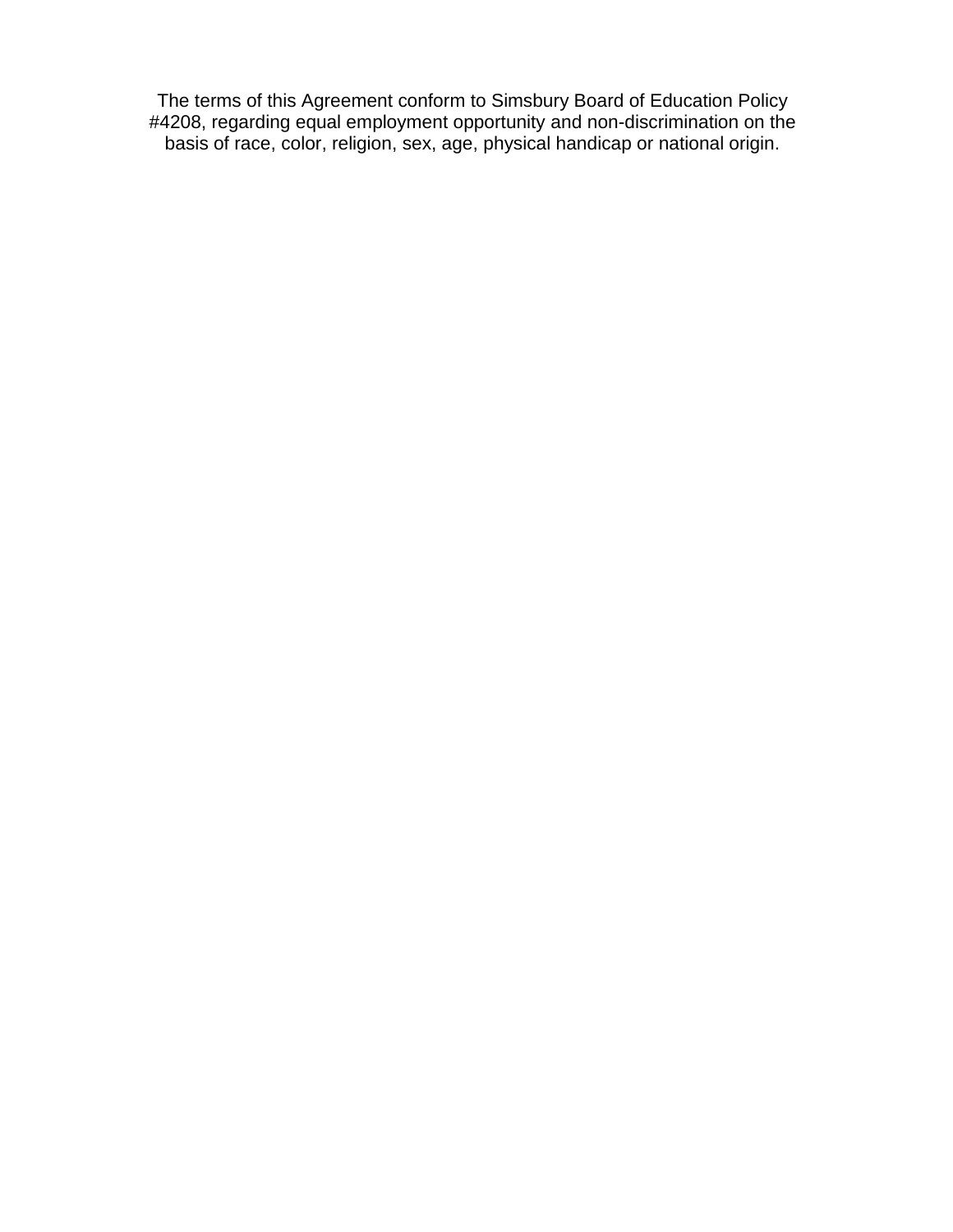THIS AGREEMENT MADE AND ENTERED INTO this 8th day of May, 2018 by and between the SIMSBURY BOARD OF EDUCATION (hereinafter called the "Board") and the SIMSBURY SCHOOL NURSES ASSOCIATION (hereinafter called the "Association").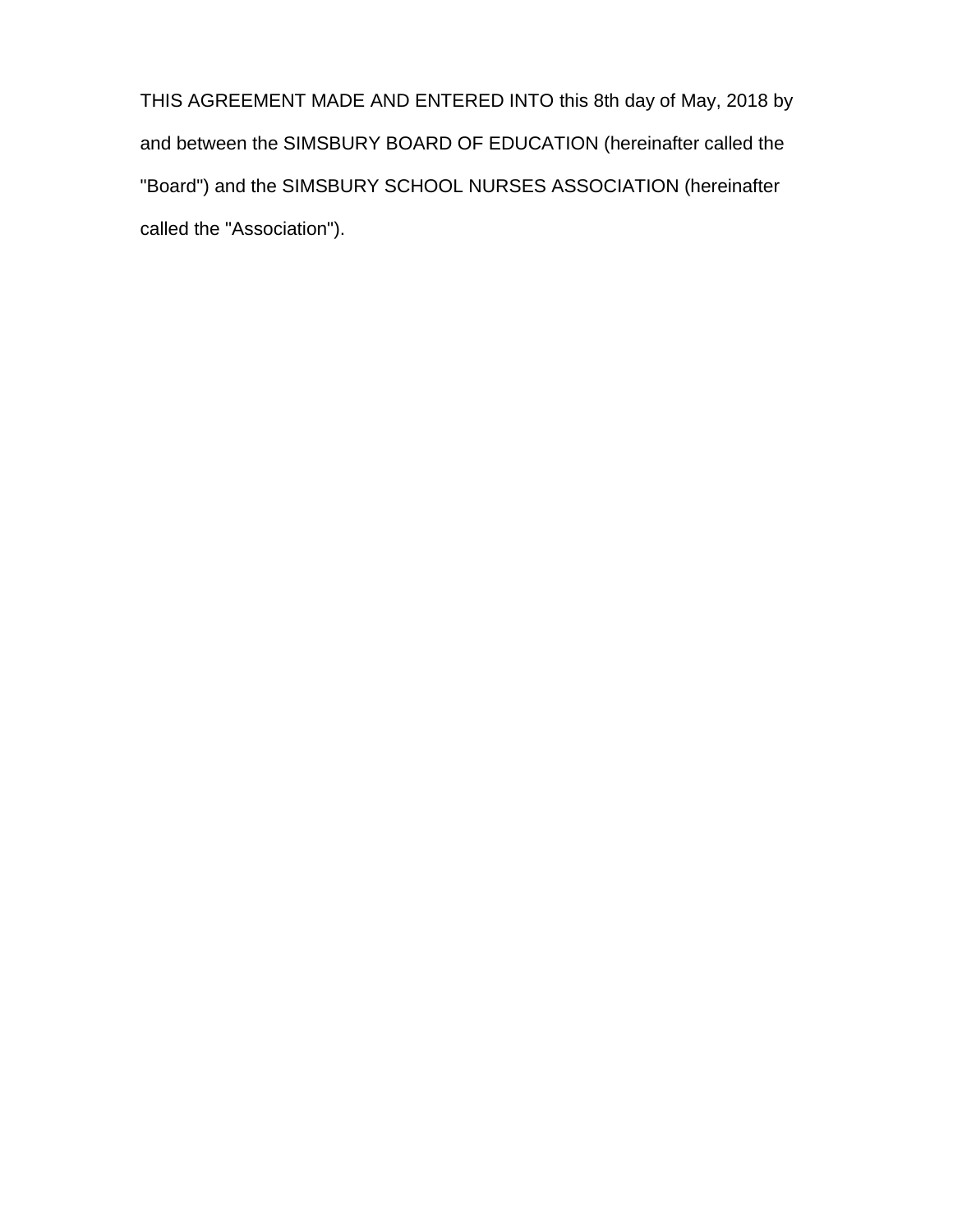# **TABLE OF CONTENTS**

# **Page**

| <b>ARTICLE I</b>    |                |                                          |                |
|---------------------|----------------|------------------------------------------|----------------|
| <b>ARTICLE II</b>   |                |                                          | 1              |
| <b>ARTICLE III</b>  |                |                                          | 1              |
| <b>ARTICLE IV</b>   | $\blacksquare$ | <b>BOARD RIGHTS AND RESPONSIBILITIES</b> | $\overline{2}$ |
| <b>ARTICLE V</b>    |                | GRIEVANCE PROCEDURE                      | $\overline{2}$ |
| <b>ARTICLE VI</b>   |                |                                          | 5              |
| <b>ARTICLE VII</b>  | $\blacksquare$ |                                          | 6              |
| <b>ARTICLE VIII</b> | $\overline{a}$ |                                          | 6              |
| <b>ARTICLE IX</b>   |                |                                          | 6              |
| <b>ARTICLE X</b>    |                |                                          | 8              |
| <b>ARTICLE XI</b>   | $\blacksquare$ | <b>INSURANCE AND PENSION BENEFITS</b>    | 9              |
| <b>ARTICLE XII</b>  | $\blacksquare$ |                                          | 14             |
| <b>ARTICLE XIII</b> | $\blacksquare$ |                                          | 14             |
| <b>ARTICLE XIV</b>  | $\overline{a}$ | PROBATIONARY PERIOD                      | 15             |
|                     |                |                                          |                |
|                     |                |                                          | 16             |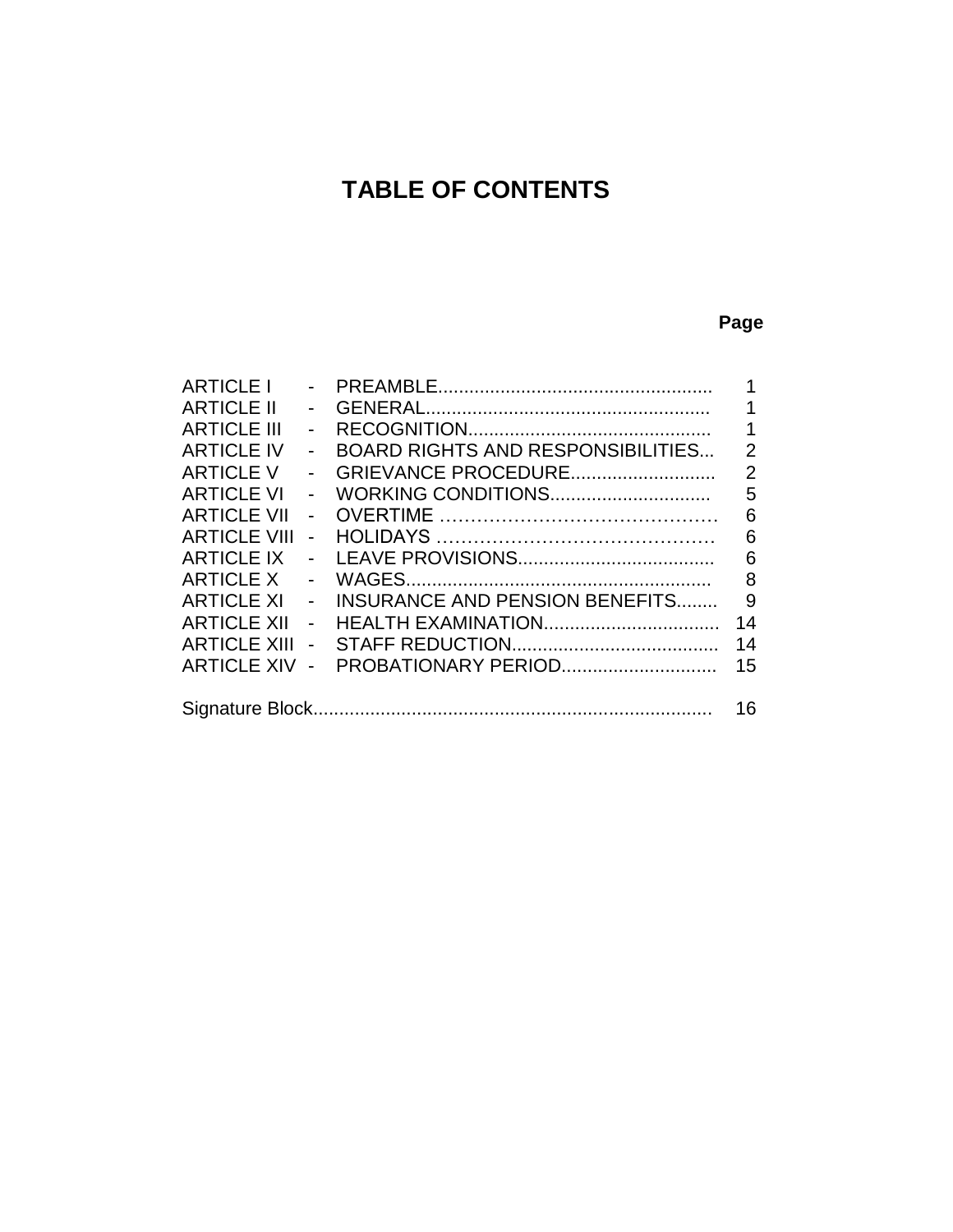# **ARTICLE I**

# **PREAMBLE**

WHEREAS, the Board and the Association recognize the importance of sustaining a high level of morale among the school nurses and maintaining harmonious relationships between the Board and the School nurses and encouraging the school nurses to provide full service to the Board of Education and the Town of Simsbury to the improvement of quality of said service and assuring necessary, usual and beneficial communications between the Board and the school nurses.

NOW THEREFORE, in consideration of these premises and other good considerations, the Board and the Association enter into this Agreement.

# **ARTICLE II**

# **GENERAL**

- A. This Agreement has been entered into by virtue of negotiations under Chapter 113, Sections 7-467 through 7-477 of General Statutes of the State of Connecticut, as amended, in order to fix for its term the wages and hours of employment provided herein.
- B. The provisions of this Agreement shall be in force and effect unless amended in writing by the parties hereto.
- C. If there is any previously adopted policy, rule or regulation of the Board which is in conflict with any provisions of this Agreement, said Agreement provision shall govern during the term of this Agreement. No such provision shall operate retroactively unless expressly so stated.

# **ARTICLE III**

# **RECOGNITION**

The Board of Education recognizes the Simsbury School Nurses Association, a nonaffiliated association, as the sole and exclusive bargaining representative for all employees in the unit excluding those working less than twenty (20) hours per week and the Director of Health Services, for the purpose of collective bargaining matters of wages, hours of employment and other conditions of employment, and with all of the rights and privileges as provided by said law.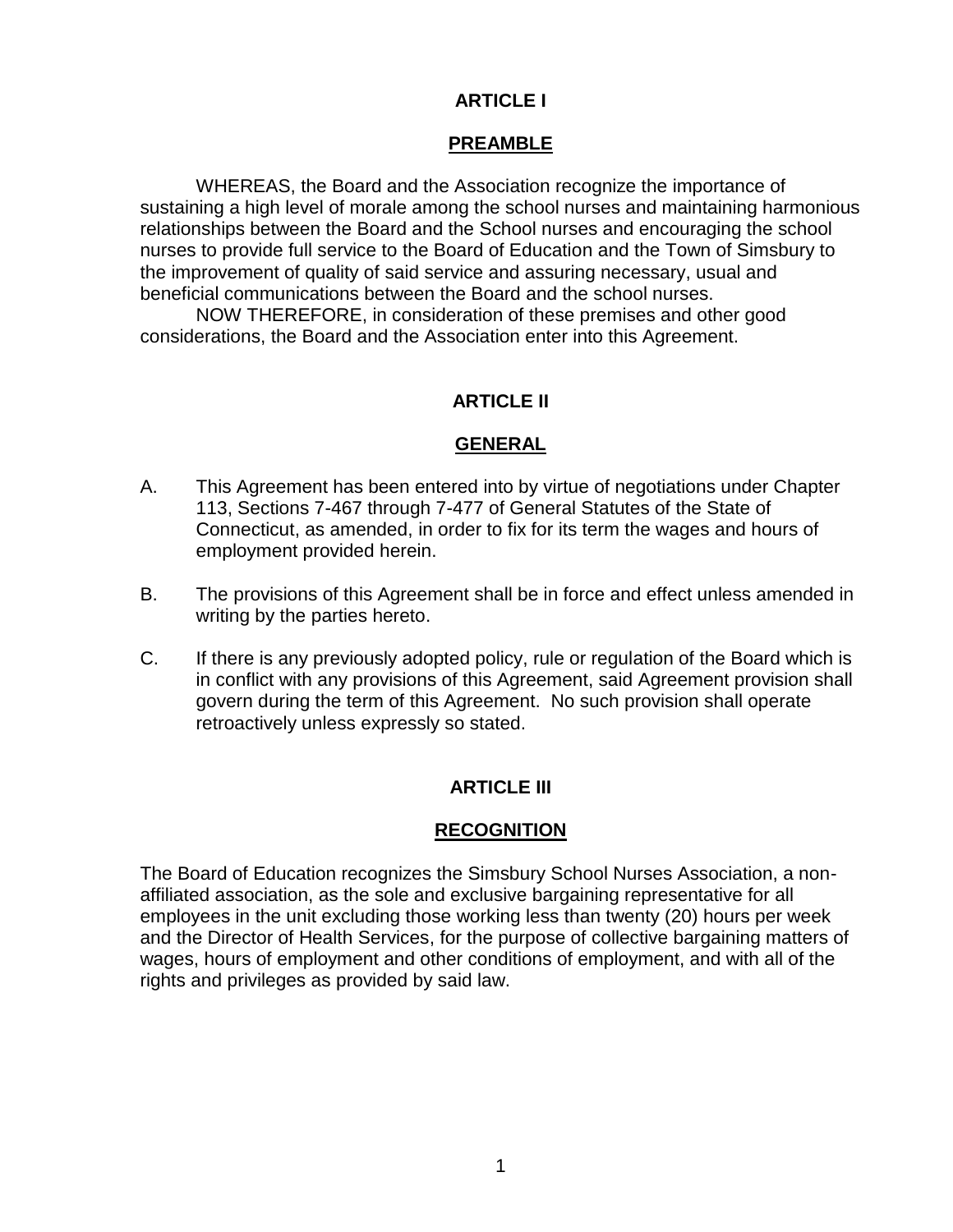## **ARTICLE IV**

## **BOARD RIGHTS AND RESPONSIBILITIES**

It is recognized that the Board retains and will continue to retain, whether exercised or not, the sole and unquestioned right, responsibility, and prerogative to direct the operation of the Simsbury Public Schools in all its aspects including but not limited to the acquisition, control and regulation of all property, the employment and supervision of all employees and the organization and administration of the program of the Simsbury Public Schools.

These rights, responsibilities, and prerogatives are not subject to delegation in whole or in part, except that the same shall not be exercised in a manner inconsistent with or in violation of any of the specific terms and provisions of this Agreement. No action taken by the Board with respect to such rights, responsibilities, and prerogatives, other than as there are specific provisions herein elsewhere contained shall be subject to the grievance provisions of this Agreement.

# **ARTICLE V**

## **GRIEVANCE PROCEDURE**

#### A. Purpose and Prerequisite

The purpose of the grievance procedure shall be to resolve at the lowest possible administrative level issues which may arise from time to time with respect to the provisions of this Agreement.

The grievance procedure shall not be applicable until and unless normal administrative channels for resolving a problem through the level of the principal or immediate supervisor have been followed in good faith.

#### B. Definitions

1. A "grievance" is a claim that a specific provision of the Agreement has been misapplied or misinterpreted.

- 2. An "aggrieved person" is the employee making the claim.
- 3. A "party in interest" is the person or a person who, in addition to the aggrieved, has a recognized and reasonable interest in the grievance or in its resolution.
- 4. The term "days" means work days.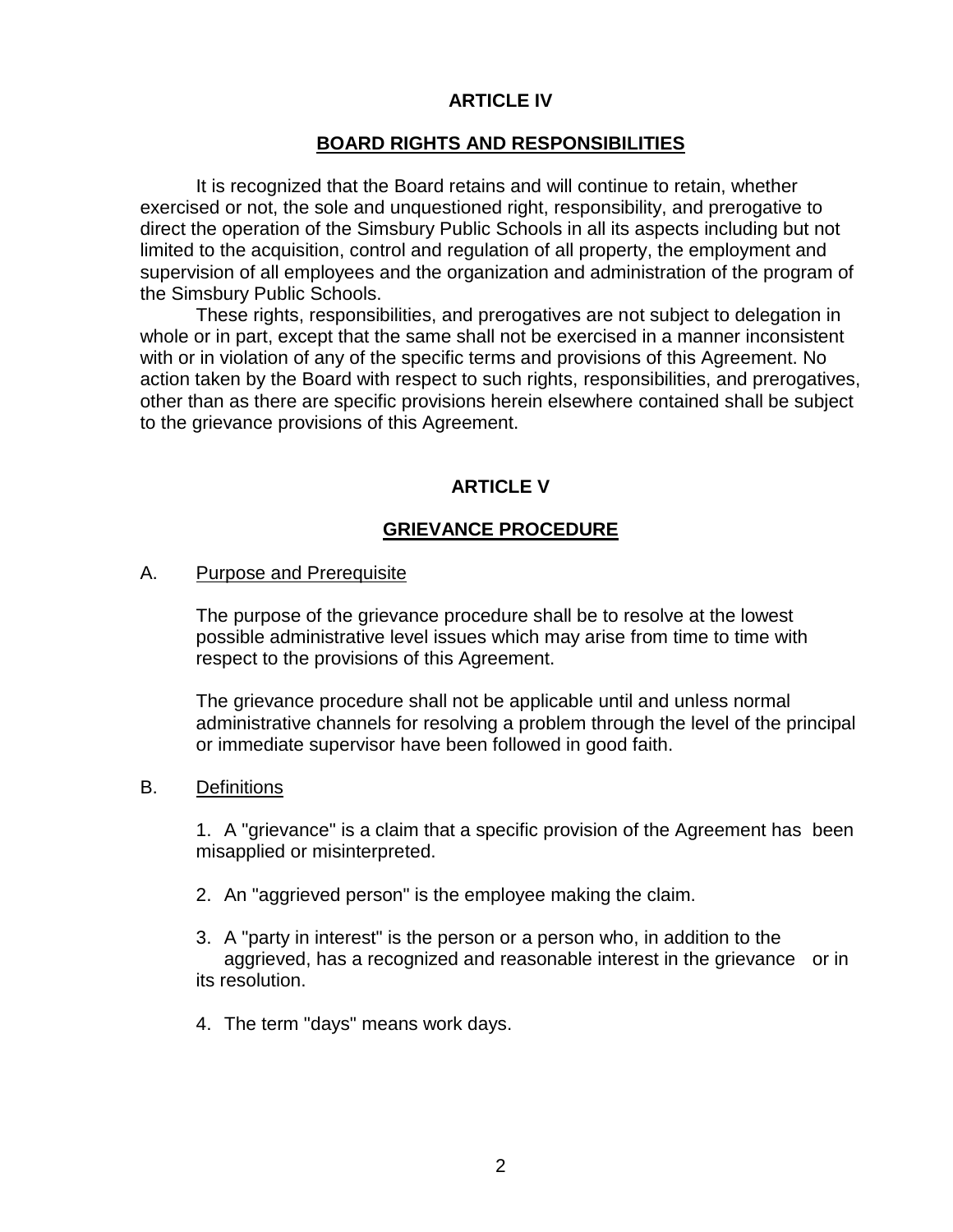# C. Procedures

# 1. **Level One**

An employee with a grievance shall discuss it with his/her principal or immediate supervisor, with the object of resolving the matter informally.

# 2. **Level Two**

If the aggrieved person is not reasonably satisfied with the disposition of his/her grievance at Level One, or if no decision has been rendered within four (4) days following application of the grievance under Level One, he/she shall forthwith present the written grievance to the Superintendent of Schools or his/her designee. The Superintendent of Schools or his/her designee shall notify the aggrieved person of his/her decision in writing, within five (5) days from the day the application of the grievance was submitted to him/her.

# 3. **Level Three**

(a) If the aggrieved person is not reasonably satisfied with the disposition of his/her grievance at Level Two, he/ she shall, in writing request the Association Committee to submit his/her grievance to mediation. Such request shall be presented within five (5) days following a decision under Level Two.

(b) If the Association Committee determines that the grievance is meritorious and that submitting it to mediation is in the best interests of the school system, the Association Committee shall recommend to the full Association Membership that the Association submit the grievance to mediation within ten (10) days after receipt of the request by the aggrieved person.

(c) If the Association, in the foregoing manner, determines that the matter should be submitted to mediation, and so notifies the Board in writing, a written request by all parties to this Agreement shall be forwarded to the State Board of Mediation and Arbitration.

(d) The decision of the State Board of Mediation and Arbitration shall not be binding on all parties.

# 4. **Level Four**

(a) If the aggrieved person is not reasonably satisfied with the disposition of his/her grievance at Level Three, he/she shall, in writing, request the Association Committee to submit his/her grievance to arbitration. Such request shall be presented within five (5) days following a decision under Level Three.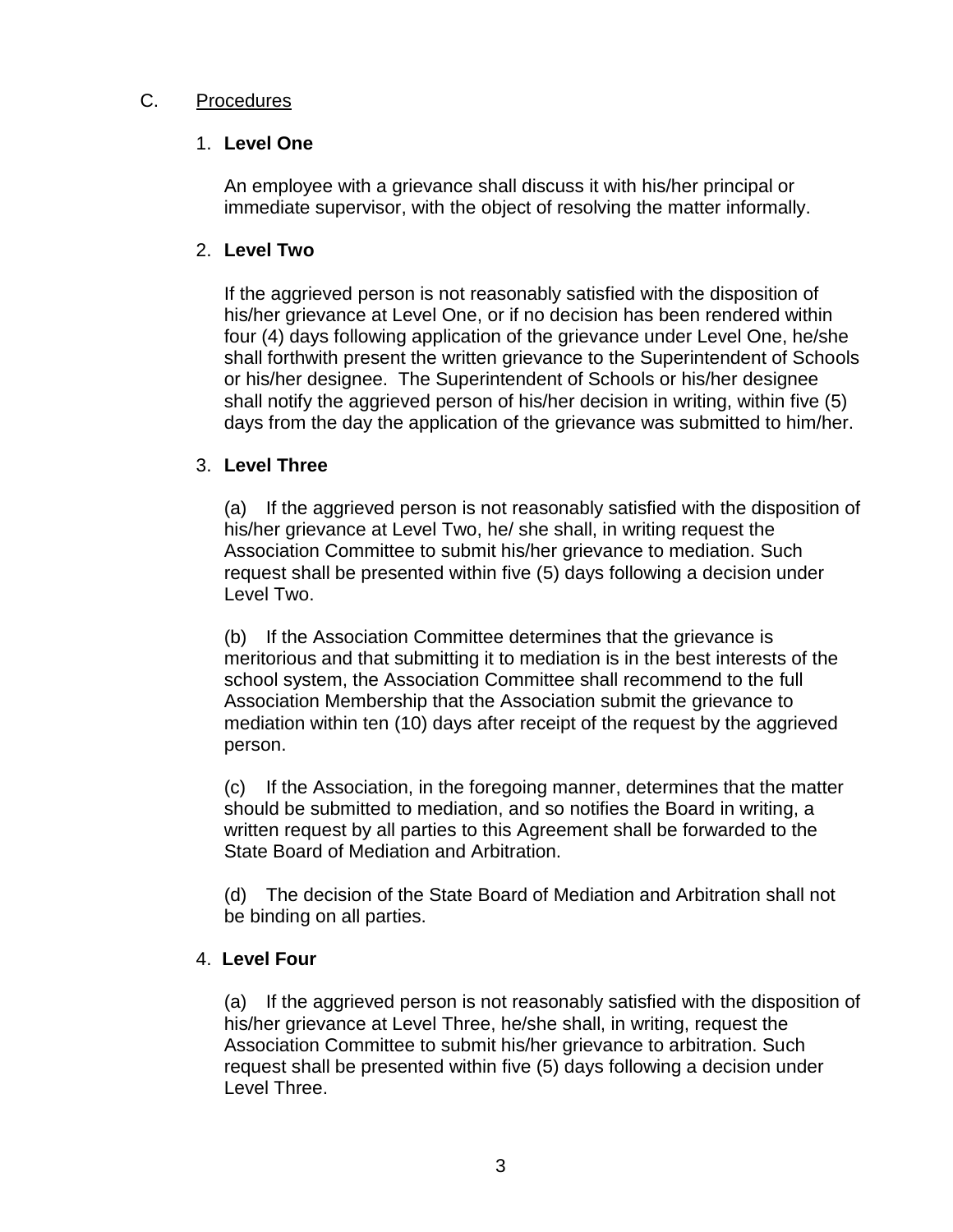(b) If the Association Committee determines that the grievance is meritorious and that submitting it to arbitration is in the best interests of the school system, the Association Committee shall recommend to the full Association Membership that the Association submit the grievance to arbitration within ten (10) days after receipt of a request by the aggrieved person.

(c) If the Association, in the foregoing manner, determines that the matter should be submitted to arbitration and so notifies the Board in writing, a written request by all parties to this Agreement shall be forwarded to the State Board of Mediation and Arbitration.

(d) The decision of the State Board of Mediation and Arbitration shall not be binding on all parties. The cost of arbitration shall be borne equally by the Association and the Board.

#### **Miscellaneous**

- 1. The Board and the Association agree that these proceedings shall be kept as informal and confidential as possible.
- 2. Since it is important that grievances be processed as rapidly as possible, the number of days indicated at each level should be considered as a maximum, and every effort should be made to expedite the process.

The time limits specified, however, may be extended by mutual agreement in writing for cause shown.

- 3. Any grievance not processed in accordance with the foregoing procedures and schedules shall be deemed settled and obviated.
- 4. Commencing with Level One, a record shall be kept of all proceedings hereunder.
- 5. It is understood that the aggrieved person or persons shall, during and notwithstanding the pendency of any grievance, continue to observe all assignments and applicable rules and regulations of the Board and Administration until such grievance and any effect thereof shall have been disposed of.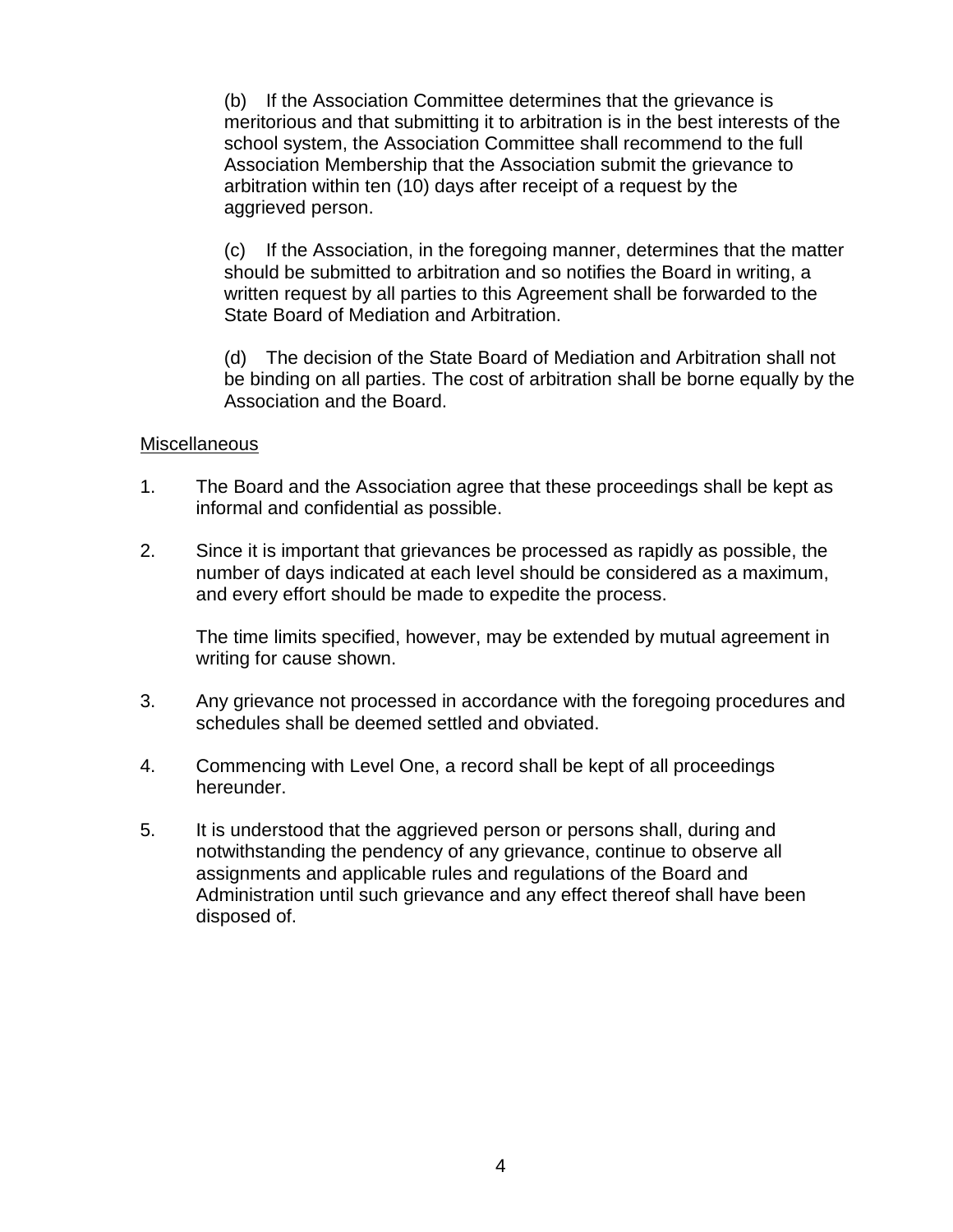# **ARTICLE VI**

# **WORKING CONDITIONS**

# A. Hours

- 1. Personnel covered by this Agreement shall work a predetermined schedule as established by school administration in accordance with individual assignments and responsibilities. All full-time personnel will work a minimum of 35 hours per week. Employees covered by this agreement shall work, as a minimum, the school calendar year (180 student days) plus five additional days to be scheduled by the Director of Health Services for professional development and preparation for the school year. Employees shall be notified prior to the start of the school year as to the school year's workdays, hours and assignment.
- 2. The number of working hours per day for the nursing staff shall be determined by the Board of Education.
- 3. Starting and finishing hours shall be determined by the Superintendent of Schools or his/her designee, in consultation with the Director of Health Services.
- 4. Employees covered by this agreement may be temporarily reassigned on a day to day basis to support nursing shortages as determined by the Director of Health Services.

## B. Miscellaneous

- 1. All open association positions (20 hours or more) shall be announced.
- 2. When an association position (20 hours or more) increases in hours to become benefit eligible (30 hours or more), such positions shall be announced.
- 3. Announcements shall be posted for a period of five (5) working days.
- 4. Appointment to posted positions will be at the discretion of the Superintendent or his/her designee, with consideration given to qualifications and experience.
- 5. Personnel covered by this agreement may apply for transfer at the time a new position (either new association or benefit eligible) is announced.
- 6. When central administration deems it necessary to close all schools before regular dismissal time due to an emergency situation, nursing personnel will be permitted to leave one-half hour (or at the end of regularly scheduled time) after the last bus when hazardous driving conditions prevail, and onehalf hour after the last bus for non-weather emergencies. On early closing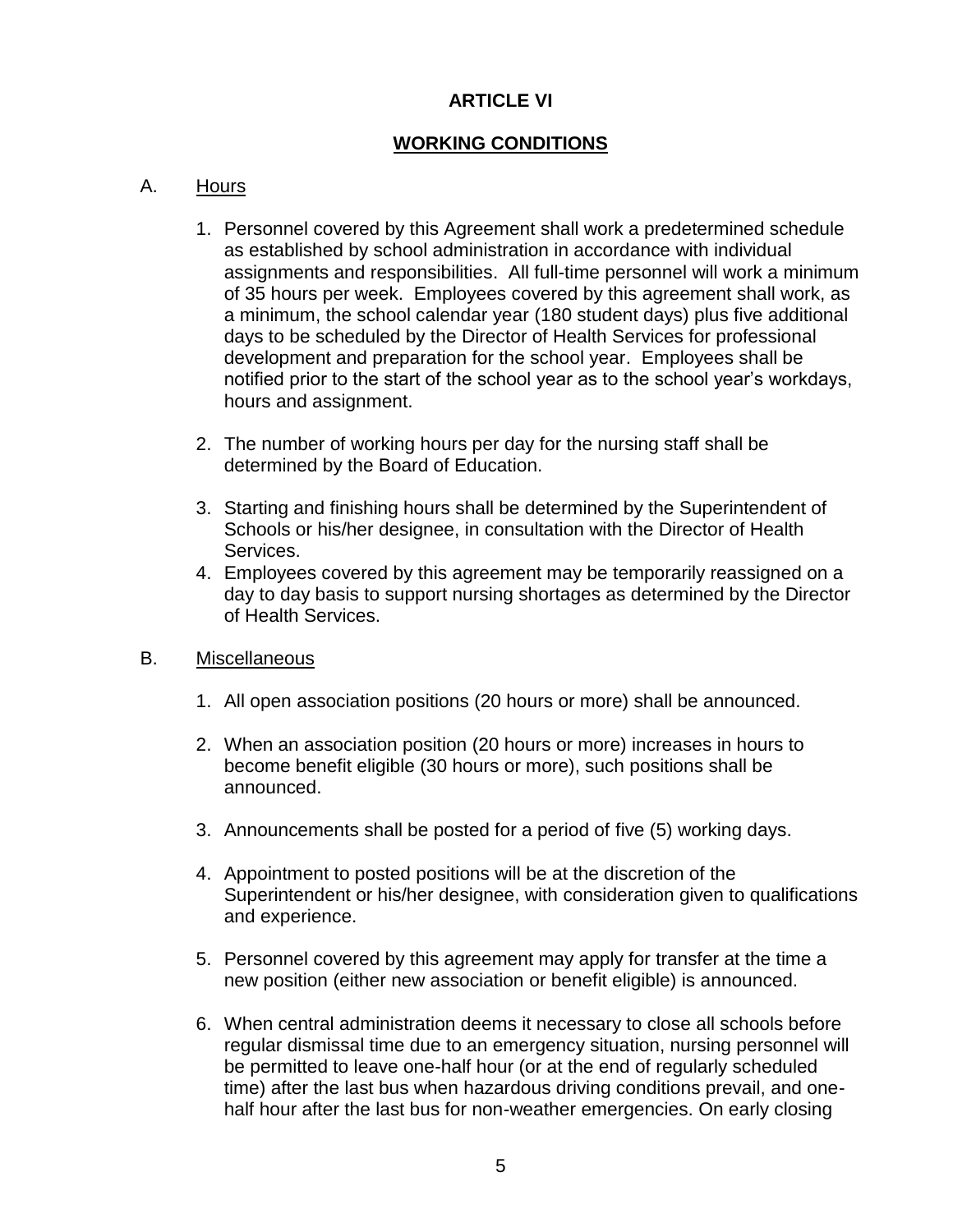the day before Thanksgiving, nursing personnel may leave the building onehalf hour after the last bus.

# C. Tuition Reimbursement

Nurses will be granted 100% tuition reimbursement for undergraduate or graduate level study, to a maximum allowance of \$500 per fiscal year, provided that prior approval has been granted by the Superintendent of Schools or his/her designee, and that a certificate of satisfactory completion of coursework, along with a receipt indicating payment for the course, has been submitted to document the request for reimbursement. Permission to enroll in credit hours in excess of six (6) per fall or spring semester must be granted by the Superintendent or his/her designee.

Nurses will also be granted reimbursement for conferences or other professional development opportunities, to a maximum allowance of \$250 per fiscal year, provided that prior approval has been granted by the Superintendent of Schools or his/her designee, and that evidence of satisfactory completion of the professional development, along with a receipt indicating payment, has been submitted to document the request for reimbursement.

Nurses will not be required to use personal leave for purposes of attending a professional conference on a contracted day.

## **ARTICLE VII**

## **OVERTIME**

- A. Overtime pay will be paid any nurse who works in excess of his/her regular school working hours.
- B. Time and one-half of the regular hourly rate shall be paid for each hour worked in excess of forty (40) hours in any one week.
- C. Overtime approval will be granted for non-PPT situations with the prior consent of the Director of Health Services and the Director of Human Resources.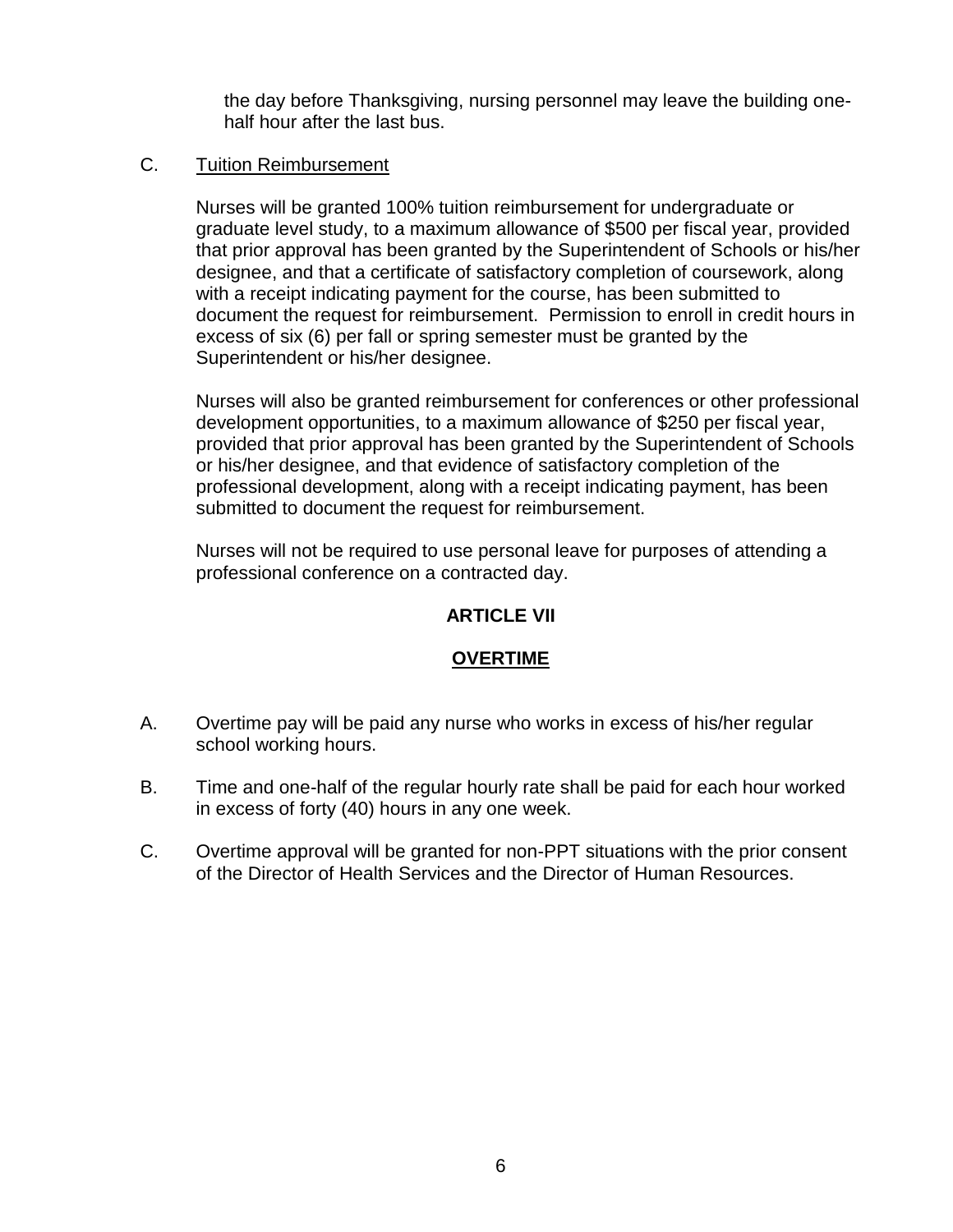# **ARTICLE VIII**

# **HOLIDAYS**

In 2018-19, employees covered by this agreement will receive Thanksgiving Day and Christmas Day as paid holidays. In 2019-20, employees will receive Thanksgiving Day, Christmas Day, and Memorial Day as paid holidays. In 2020-21, employees will receive Labor Day, Thanksgiving Day, Christmas Day, and Memorial Day.

# **ARTICLE IX**

## **LEAVE PROVISIONS**

#### A. Sick Leave

All school nurses covered by this Agreement shall be entitled to one and onehalf (1-1/2) working days per month, not to exceed fifteen (15) days per year for a personal illness with full pay. "Personal illness" may be defined to include, for up to 10 days per year, illness or death in the immediate family of the absent employee covered by this Agreement. Unused sick leave shall be accumulated from year to year, so long as the employee remains continuously in the service of the Board, and as authorized by the Board; but, such accumulation of sick leave shall not be more than one hundred eighty (180) working days annually. A physician's certificate may be required as deemed necessary by the Superintendent of Schools or his/her designee.

## B. Personal and Other Leave

- 1. All school nurses covered by this Agreement shall be entitled to a total of five (5) personal days leave of absence annually (not cumulative) with full pay, in accordance with the following definitions and time limitations:
	- a. Religious days, not to exceed three (3) a year
	- b. Sickness or death of relatives in the immediate family; i.e., wife, husband, child, parent, grandparent, brother, sister, uncle, aunt, nephew, niece, cousin, or a member of the immediate household
	- c. Attendance in court or for other legal reasons beyond the employee's control
	- d. Personal reasons, necessitating absence from work, if approved by the Superintendent of Schools or his/her designee
	- e. Jury Duty: Nurses covered by this Agreement called to jury duty shall be granted the difference between jury pay and their regular salary. Time lost for jury duty shall not be charged against accumulated sick leave.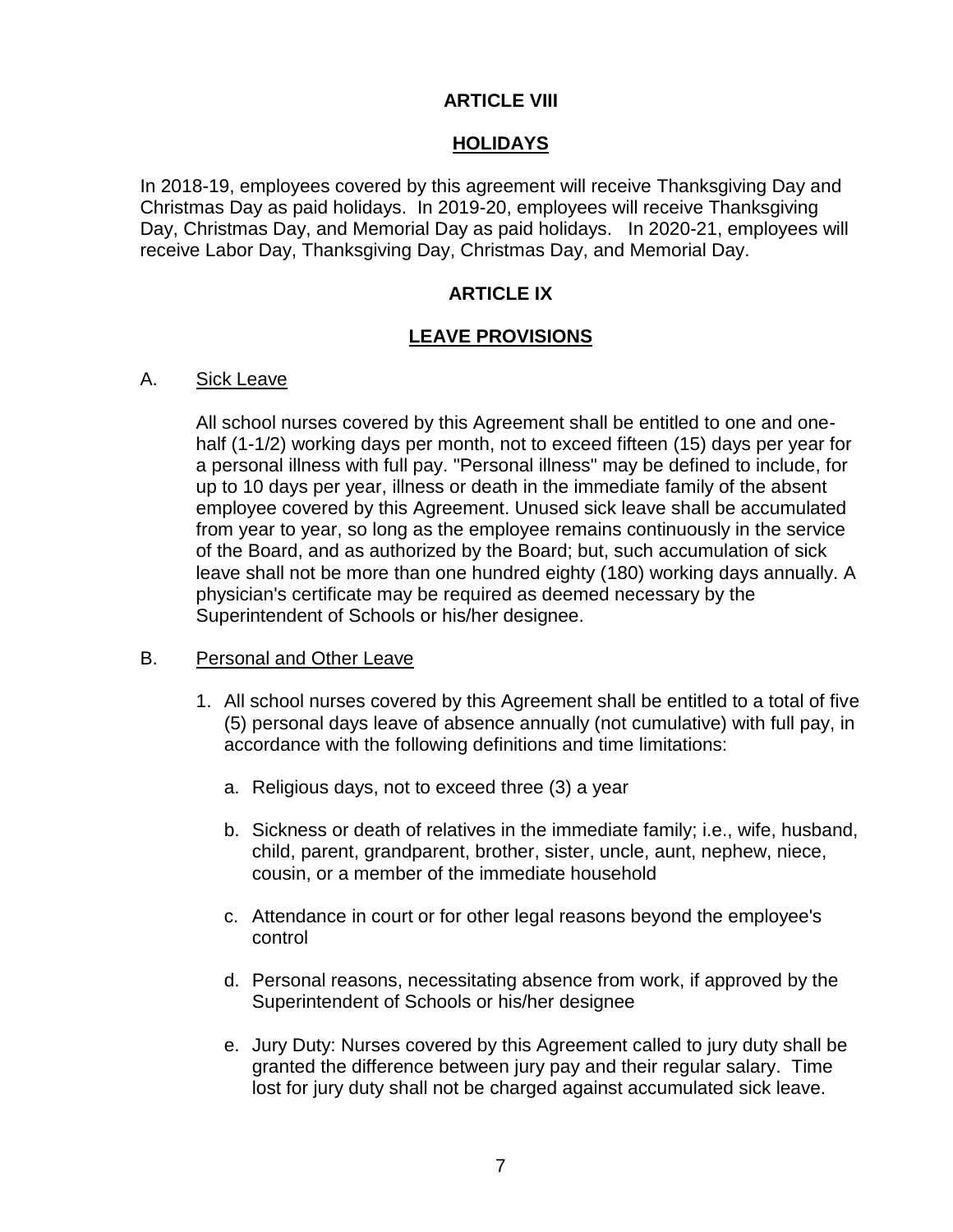- 2. Application for leave in the provision above shall be made to the Superintendent of Schools or his/her designee at least three (3) working days before taking such leave (except in case of emergencies).
- 3. Personal and other leaves taken pursuant to the above provisions in subsection B shall be in addition to any sick leave to which the employee is entitled.
- 4. For leaves of absence other than those covered by leave policies, the per diem rate of deduction shall be the actual hourly rate times the usual number of hours in the employee's work day.
- 5. (a) The Board of Education and Superintendent of Schools or his/her designee may grant leaves of absence without pay for a period not to exceed one (1) year if it is in the best interests of the school system and does not interfere with the welfare of the children. Request for such leave shall be made in writing to the Superintendent of Schools or his/her designee and shall include a statement of the reasons therefore and the length of the leave required. Employees granted such leave shall be given consideration for any open position for which they are qualified within their category available at the termination of the leave period.

(b) Any employee who is on leave of absence without pay shall not be paid for any holiday or sick leave during the period of the absence.

6. Workers' Compensation, as distinguished from sick leave, shall mean paid leave given to an employee due to absence from duty caused by an accident, illness, or injury that occurred while the employee was engaged in the performance of his/her duties. The Board of Education covers all employees with Workers' Compensation Insurance, which pays the employee a percentage of his/her salary or average earnings during the period of disability. Employees receiving payments under Workers' Compensation shall also be entitled to a partial sick leave payment, on a prorata basis, through the extent of their accumulation of sick leave days. Total compensation shall not exceed the employee's regular rate of pay.

All payments on injury shall be made subject to the same rules and regulations as Workers' Compensation Insurance and shall not be taxable if the accident shall have been due to intoxication or willful misconduct on the part of the employee.

7. The year beginning each July 1st shall be the period for computing leave provisions.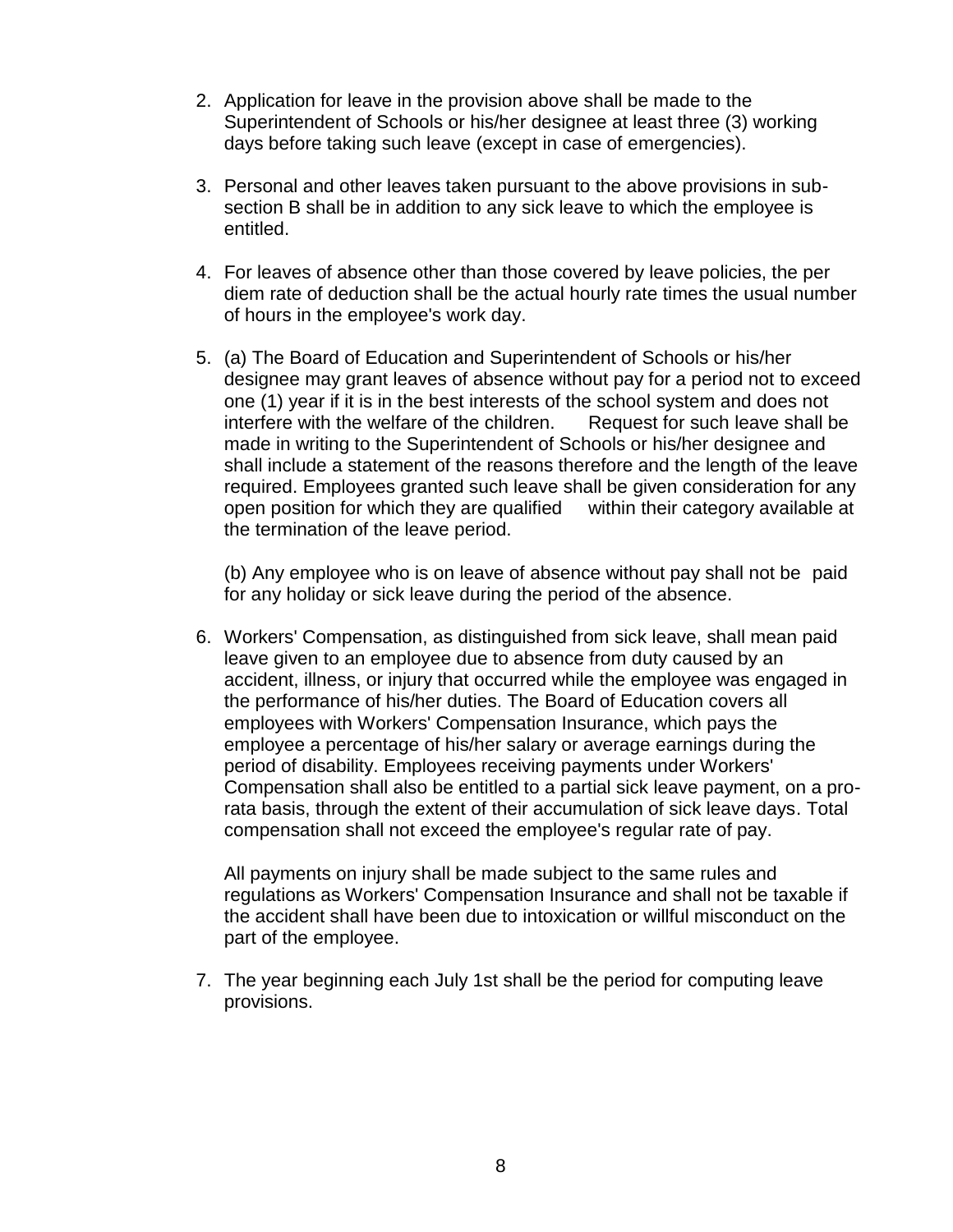# **ARTICLE X**

## **WAGES**

- A. Effective July 1, 2018:
	- 1. All earned increments shall be granted.
	- 2. The following hourly wage schedule shall be effective July 1, 2018 through June 30, 2021.

| <b>Step</b>    | 1.75%GWI | 2.0% GWI | 2.1% GWI |
|----------------|----------|----------|----------|
|                | 2018-19  | 2019-20  | 2020-21  |
|                |          |          |          |
| $\overline{2}$ |          |          |          |
| 3              | 38.28    | 39.05    | 39.87    |
|                | 38.90    | 39.68    | 40.51    |
| 5              | 39.54    | 40.33    | 41.18    |
| 6              | 40.16    | 40.96    | 41.82    |
|                | 41.39    | 42.22    | 43.11    |
| 8              | 42.00    | 42.84    | 43.74    |
| 9              | 42.59    | 43.44    | 44.35    |
| 10             | 43.00    | 43.86    | 44.78    |

- B. School nurses will be required to meet state qualification standards for licensure as stated in State Statute Section 10- 212.2. New school nurses shall be assigned to a step on the salary schedule consistent with their past work experience as determined by the Superintendent of Schools or his/her designee, in consultation with the Director of Health Services.
- C. A wage differential for the period July 1, 2018 June 30, 2021 shall be paid annually to the lead school nurse employed in a school with the following enrollments:

| Enrollment | 2018-21 |  |
|------------|---------|--|
| 500-1000   | \$650   |  |
| $1000+$    | \$ 750  |  |

D. Each school nurse working at least six and one-half consecutive hours per day shall receive a paid half-hour lunch period.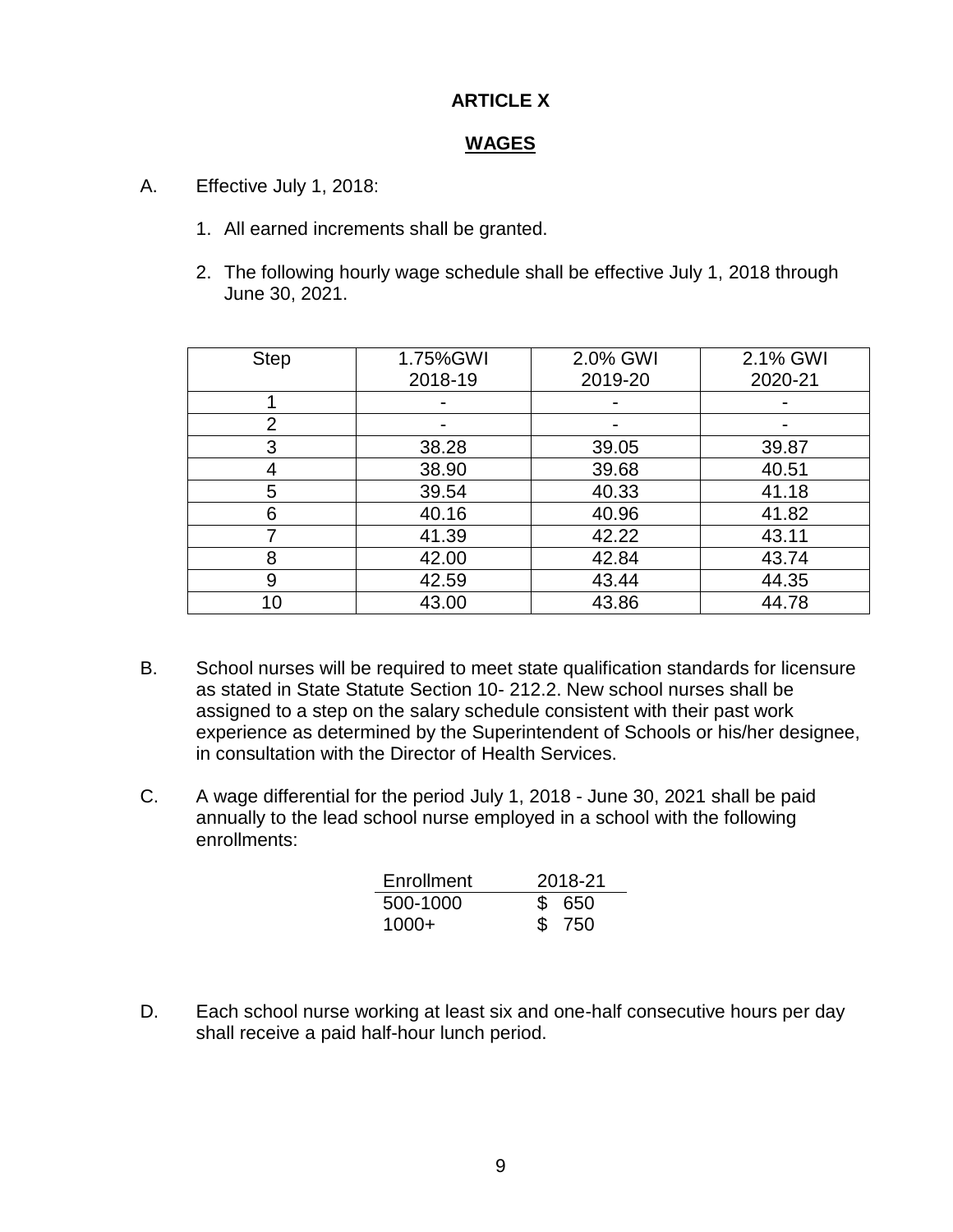E. Effective for the period July 1, 2018 - June 30, 2021 longevity payments shall be due all personnel covered by the Agreement in accordance with the following schedule:

|          | 2018-21 |
|----------|---------|
| 10 Years | \$750   |
| 15 Years | \$ 850  |
| 20 Years | \$950   |

F. An annual \$200 stipend will be paid to those members in the bargaining unit who achieve and maintain National Board Certification for School Nurses.

# **ARTICLE XI**

# **INSURANCE AND PENSION BENEFITS**

#### A. Life Insurance

A fifteen thousand dollar (\$15,000) life insurance coverage is provided at Board expense. Individuals may purchase additional life insurance on a 50%/50% Board-employee shared-cost basis. The maximum amount available, which shall include the fifteen thousand dollar (\$15,000) coverage provided at Board expense, shall not exceed twice the annual salary of the insured, computed to the nearest higher thousand, with an over-riding maximum of eighty thousand dollars (\$80,000).

## B. Board of Education Employee Benefit Program

1. There are three health insurance options available to employees hired before July 1, 2015. For new hires or those newly eligible for insurance as of July 1, 2015 or thereafter, the only health insurance plan will be the High Deductible Health Plan (HDHP) outlined further below. The parties agree to increase the employee medical insurance premium co-share to the following:

|                                                    | Year                          | <b>Board</b><br>Contribution | Employee<br>Contribution    |
|----------------------------------------------------|-------------------------------|------------------------------|-----------------------------|
| <b>Preferred Provider Organization (PPO)</b><br>a. |                               |                              |                             |
| Individual Employee<br>and Dependent Coverage      | 2018-19<br>2019-20<br>2020-21 | Buy Up<br>Buy Up<br>Buy-up*  | Buy Up<br>Buy Up<br>Buy-up* |
| <b>Health Maintenance Organization (HMO)</b><br>b. |                               |                              |                             |
| Individual Employee<br>and Dependent Coverage      | 2018-19<br>2019-20<br>2020-21 | Buy Up<br>Buy Up<br>Buy-up*  | Buy Up<br>Buy Up<br>Buy-up* |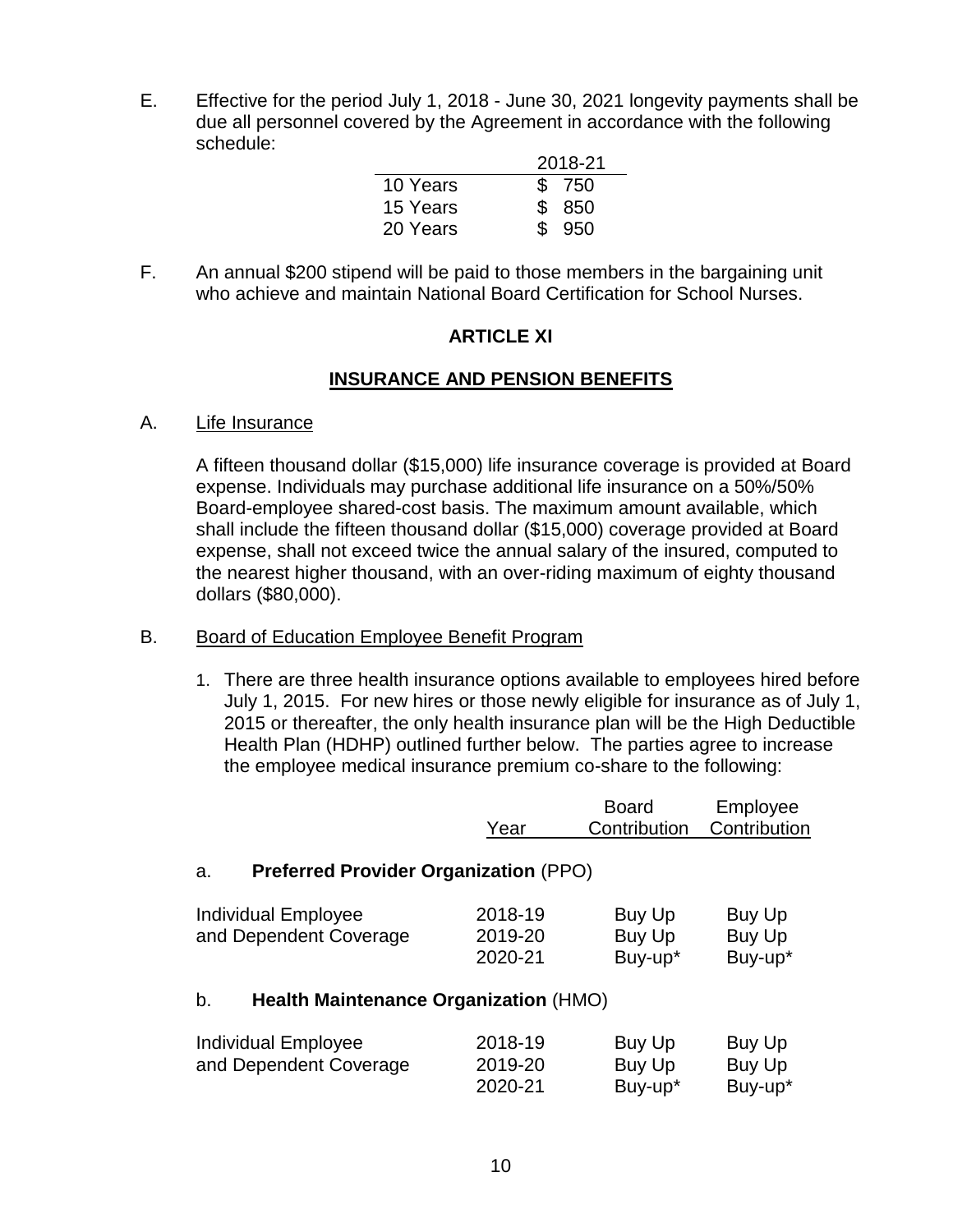# c. **High Deductible Health Plan** (HDHP)

|                        |         | <b>Board</b> | Employee     |
|------------------------|---------|--------------|--------------|
|                        | Year    | Contribution | Contribution |
| Individual Employee    | 2018-19 | 84%          | 16%          |
| and Dependent Coverage | 2019-20 | 83%          | 17%          |
|                        | 2020-21 | 82%          | 18%          |

\*NOTE: "Buy-up" is the option to participate in the HMO or PPO by paying the difference between (1) what the Board would have paid in premium or premium equivalent plus the applicable Board payment to offset the deductible amount for the HDHP and (2) the cost of participating in the HMO or PPO.

#### 2. Additional Plan Information

#### **Preferred Provider Organization (PPO-In Network)**

There is no annual deductible cost to the individual, no family deductible, and no co-insurance costs for those expenses incurred within the Network of doctors and hospitals. This Plan includes an unlimited lifetime maximum.

## **Preferred Provider Organization (PPO-Out-of-Network)**

The annual deductible for out-of-network is \$400 individual / \$800 individual plus one / family \$1,200 80% / 20% co-insurance on a calendar year basis, after the insured has paid \$1,400 individual / \$2,800 individual plus one / \$4,200 family in benefit payments including deductible, covered expenses are paid 100%. This plan includes a \$2,000,000 lifetime maximum.

#### **Health Maintenance Organization (HMO)**

There is no annual deductible for the individual and their families as long as they stay in the HMO Network. This Plan has no lifetime maximum if services are provided in Network. Out of the HMO Network the individual has total responsibility for medical expenses, except in an emergency.

#### **High Deductible Health Plan (HDHP)**

- Participation is mandatory for new hires, and nurses participating in the HDHP must remain in the HDHP.
- Prescription co-pays (\$10/\$25/\$40) apply after the deductible is satisfied.
- The deductibles shall be \$2,000 individual/\$4,000 family, and employees will be enrolled in a Health Savings Account (HSA).
- The Board's deposit to the HSA shall be made 50% in the first pay date in July and 50% in the first pay date in January.
- Board deposit to the HSA is \$1000 individual/\$2000 family.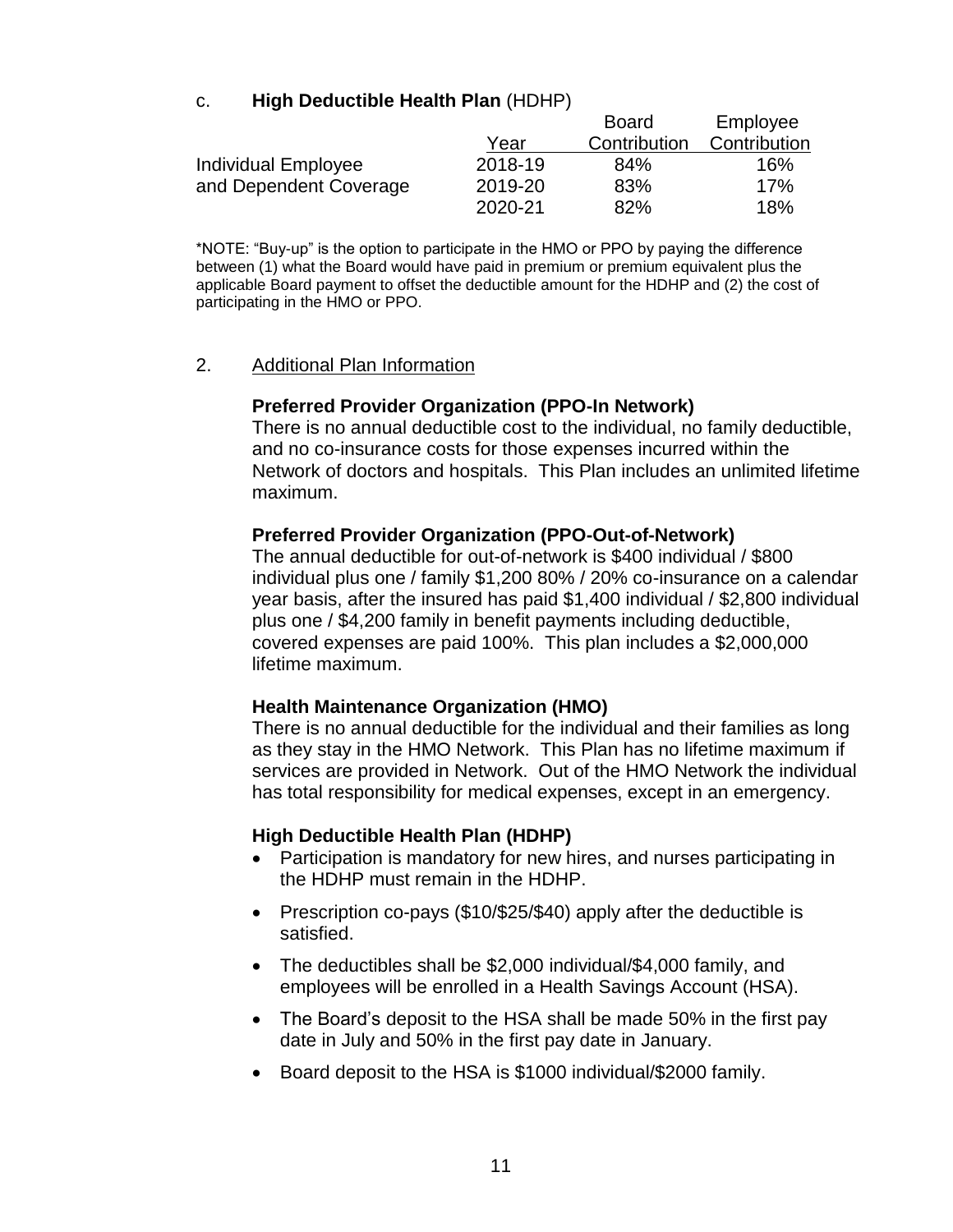Plan design changes in PPO and HMO as follows:

| Office visit            | \$30       |
|-------------------------|------------|
| <b>Specialist visit</b> | \$40       |
| ER                      | \$125      |
| <b>Urgent Care</b>      | \$75       |
| Inpatient               | \$250      |
| Out-patient             | \$250      |
| Imaging                 | \$75/\$375 |
|                         |            |

#### 3. Retired Employees

Nurses retiring on or after July 1, 1996, whose insurance coverage is uninterrupted, will be eligible to participate at their own expense in the health insurance programs in place for active employees.

Retired nurses who retired before July 1, 1996 may continue to purchase their present plan at the group rate with a maximum lifetime benefit of \$100,000 or they may choose one of the three options available to active nurses as outlined in B-2.

Effective July 1, 1998, the Board shall provide annually thereafter the sum of \$800.00 towards the nurse's retirement health insurance provided the nurse was hired prior to July 1, 1994 and remains enrolled in the group health plan of the Simsbury Public Schools, has reached age 62 and has 10 years of service. Any nurse employed July 1, 1994 and after, twelve years of service at age 62 will be required in order to be eligible to receive at retirement \$800.00 annually towards nurses health insurance.

4. Prescription Drug Benefits Program

|                                     | 2018-21             |
|-------------------------------------|---------------------|
| Generic - Retail                    | \$10.00             |
| Generic - Mail Order                | \$20.00             |
| <b>Brand Preferred - Retail</b>     | \$25.00             |
| <b>Brand Preferred - Mail Order</b> | \$50.00             |
| Brand Non-Preferred - Retail        | \$40.00             |
| Brand Non-Preferred - Mail Order    | $\overline{$80.00}$ |

The Board will implement appropriate Prescription Plan Management provisions, including Prior Authorization, Step Therapy, Quantity Limits, and Mandatory Generic Substitution.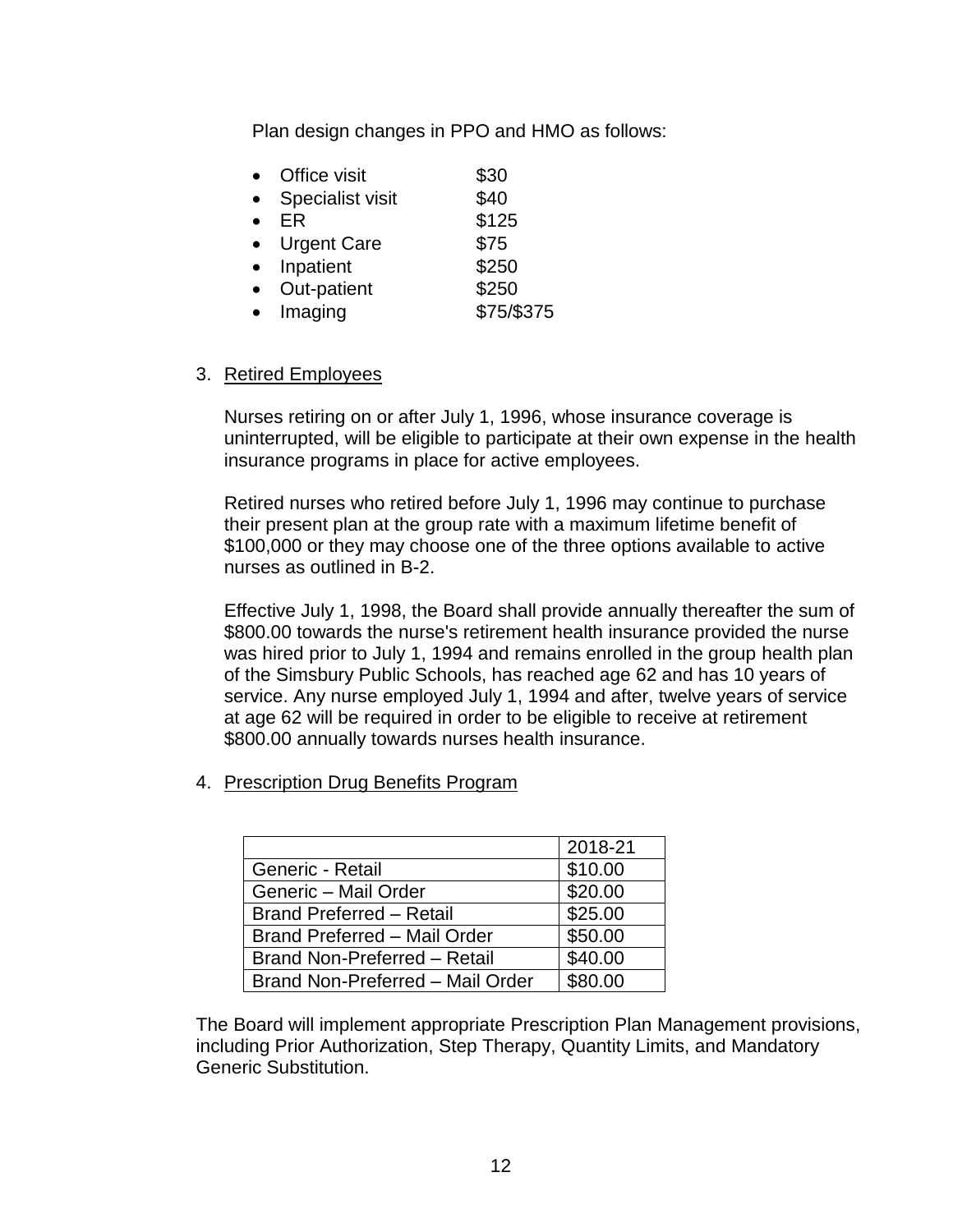# 5. Excise Tax

The Patient Protection and Affordable Care Act ("PPACA;" Public Law 111- 148) has set forth and codified under the Internal Revenue Code (IRC) ∫49801 the imposition of an excise tax related to employer provided health insurance plans that exceed certain value thresholds. The impact of the excise tax is scheduled to take effect in 2018.

Should any Federal statute or regulation pertaining to IRC Section 49801 be mandated to take effect before 2021 triggering the imposition of an excise tax with respect to any of the contractually-agreed insurance plans offered hereby, the parties agree to commence mid-term negotiations in accordance with the Municipal Employees Relations Act over the provisions of the health insurance plan in light of the impact of the excise tax on plan and/or other costs. Such negotiations shall be limited solely to the distribution of payment of the excise tax to the extent that the distribution of payment constitutes a mandatory subject of negotiation, health insurance plan offerings, coverage, design and premium cost share. Other negotiated subject matters shall not be subject to this reopener provision.

## 6. Section 125 Language

The Board of Education will provide, as allowed under Section 125 of the Internal Revenue Code, for the pre-tax contribution of employee insurance premiums. The cost of providing this benefit would be borne by the Board of Education.

# C. Dental Insurance

Effective July 1, 2018, the Board will provide a dental plan with \$1,500 annual maximum on the following cost basis: qualifying individuals may purchase coverage on an 85%/15% Board/employee shared-cost basis.

## D. Long-term Disability Plan

A long-term disability income plan is available on a 50%/50% Board-employee shared-cost basis.

## E. Filing and Content of Insurance Plans

Details of all insurance plans are filed in the office of the Board of Education and may be examined there during regular office hours. The actual terms and conditions of these plans shall determine the benefits for which employees may be eligible, and this Agreement will not be construed to alter these plans or grant additional benefits not provided in them.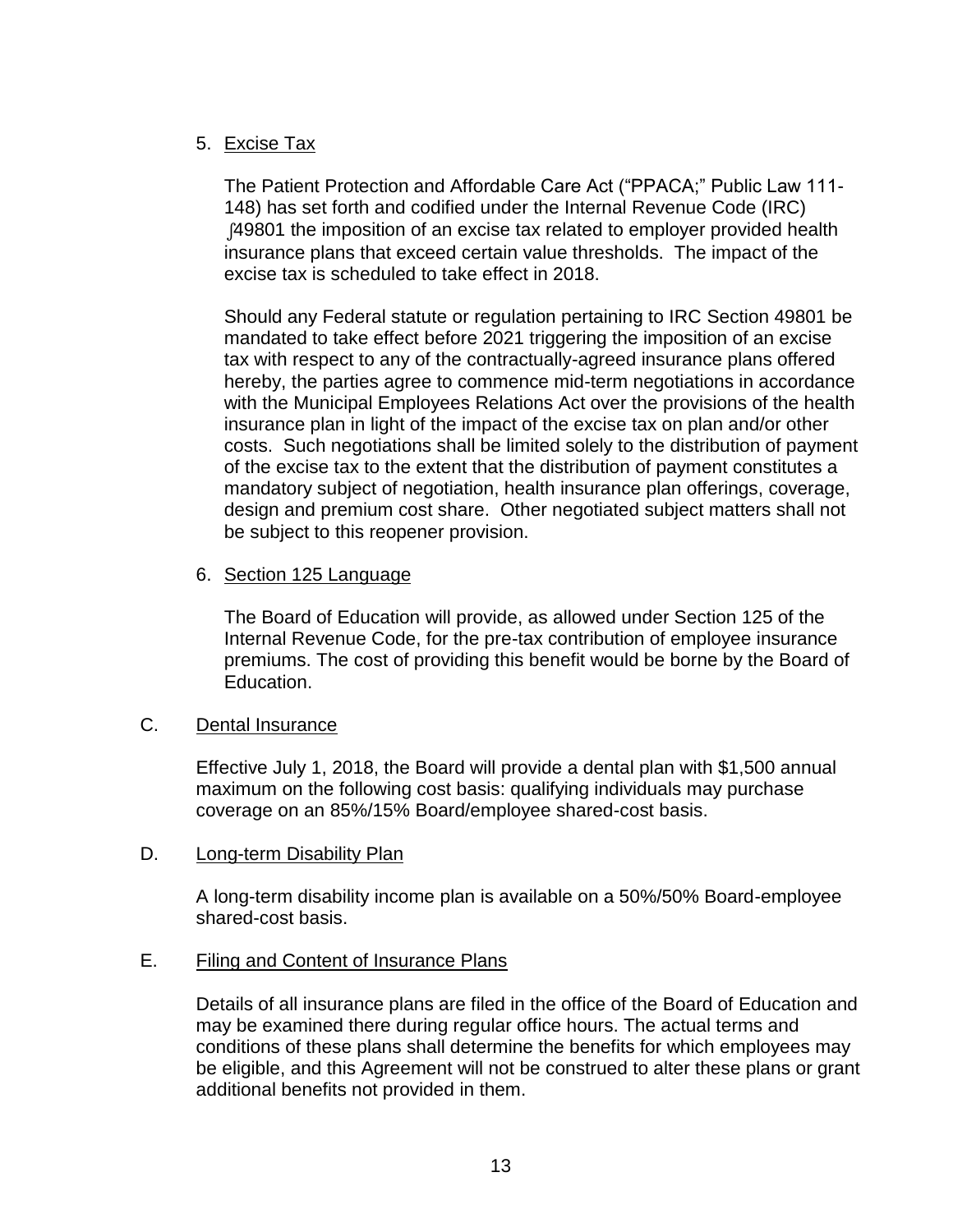# F. Town of Simsbury - Retirement Plans

The parties hereto acknowledge the existence of an employee retirement program of the Town of Simsbury applicable to the employees employed for thirty-two and one-half (32-1/2) hours per week or more on a regular schedule. Below are descriptions of the two types of plans. Nothing herein shall be construed to alter the rights and obligations of said employees under said program. The term "earnings" used below means compensation as defined by the plan document for each plan, which is on file in the Board of Education Business Office.

- 1. Defined Benefit Retirement Plan
	- a. Normal retirement definition is age 65 or ten years of service whichever is later.
	- b. Effective July 1, 1998, vesting period is changed to provide 100% vesting after five full years of service.
	- c. Early retirement allowed at age 55 with 10 years of service.
	- d. Early retirement factor reduced to 4% per year.
	- e. Disability benefit eliminated.
	- f. Pre-retirement spouse benefit equal to 50% of accrued benefit, reduced by early retirement and contingent annuitant factor, is included for the spouse of an employee 55 or older who has ten years of service and who dies before retiring.
	- g. Effective July 1, 1992, the determination of an employee's final earnings for retirement purposes shall be calculated by averaging the highest 3 years of salary for that employee.
	- h. For years of service prior to July 1, 1996, the annuitant factor is 1.5%. For years of service after July 1, 1996, the annuitant factor is 2%.
	- i. Simsbury School Nurses will contribute 4.5% of their earnings to the pension plan beginning in FY2015-16.

Nothing herein shall be construed to alter the rights and obligations of said employees under said program.

2. Defined Contribution Retirement Plan

Effective July 1, 2013 any new pension eligible employee will be enrolled in a defined contribution plan. The Board will contribute an amount equal to 5% of the employee's earnings to this plan, and there will be no required employee contribution. The employee's earnings will use the same definition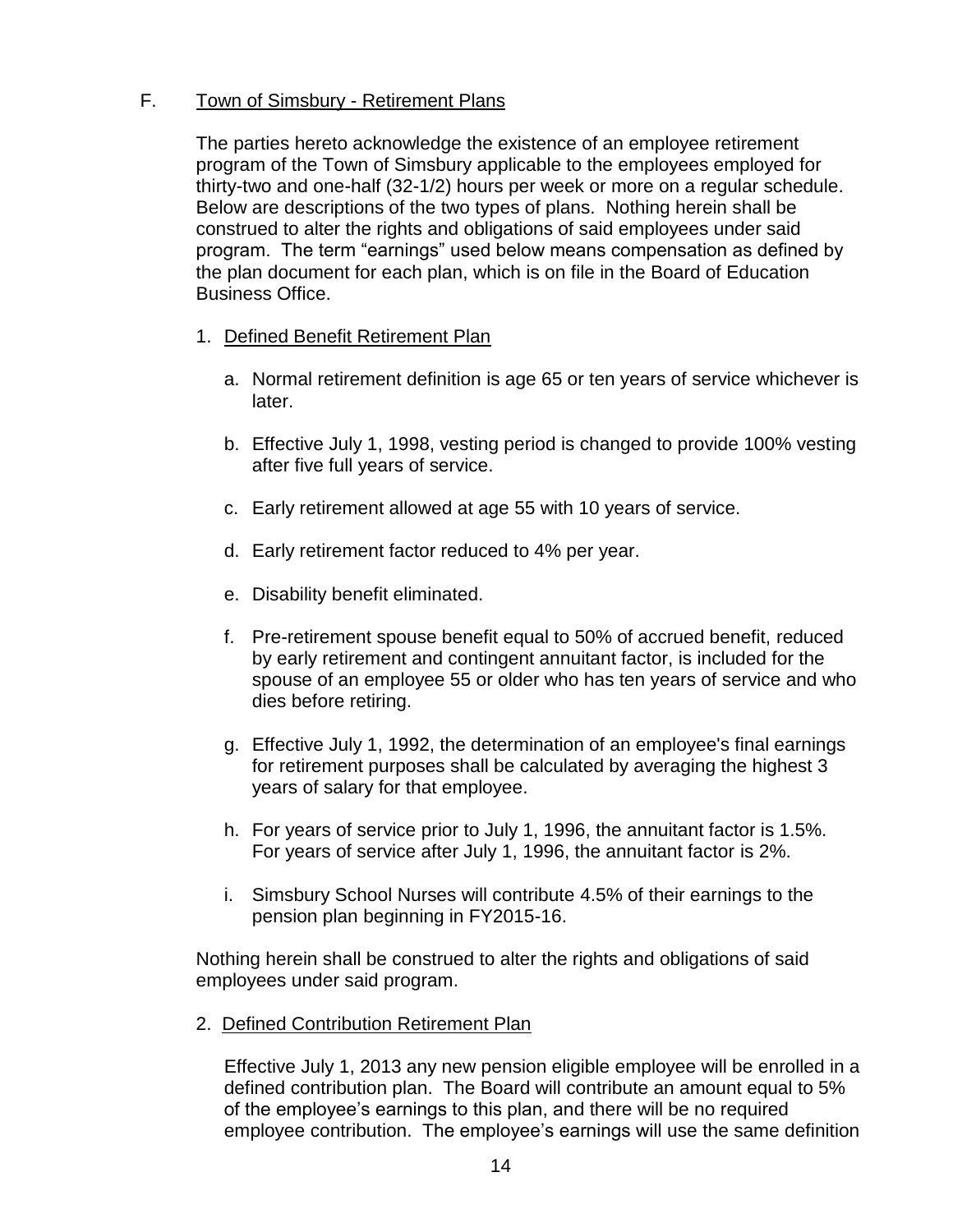of compensation as in the Defined Benefit Retirement Plan.) The vesting period will be 5 years ("rolling"), with 20% of the value of the plan available after one completed year of service and an additional 20% of the value of the plan available after each completed year of service up to the  $5<sup>th</sup>$  year.

- G. The Board will reimburse nurses annually the full malpractice insurance premium for the current malpractice insurance policy.
- H. The Board will provide a fully paid up \$5,000 life insurance policy to each nurse who retires under the Town of Simsbury Retirement Plan after ten years of service.

# **ARTICLE XII**

# **HEALTH EXAMINATION**

Board employees covered by this Agreement shall be required to have a complete physical examination prior to employment. Health certificates completed by the examining physician shall become part of the employee's permanent record. Waivers shall be completed by the employee to cover all old injuries as determined by examination.

# **ARTICLE XIII**

# **STAFF REDUCTION**

## A. Procedure

Should a staff reduction become necessary, qualifications, such as job performance, total job-related experience within the Simsbury Public School System, total job-related experience outside of the Simsbury Public School System, and other important qualifications, as determined by the Superintendent of Schools or his/her designee and the Director of Health Services, shall be the governing factors. When qualifications are considered to be equal, seniority will be the governing factor. In such cases, an employee with the least seniority shall be laid off first. Laid-off permanent employees with the most seniority shall be rehired first, providing the employee recalled is qualified to fill the vacancy as determined by the Superintendent of Schools or his/her designee and the Director of Health Services. Laid-off employees will be retained on a recall list for a period not to exceed two (2) years. An employee who refuses recall or does not respond within a period of fourteen (14) calendar days shall lose all further recall rights.

## B. Definition of Seniority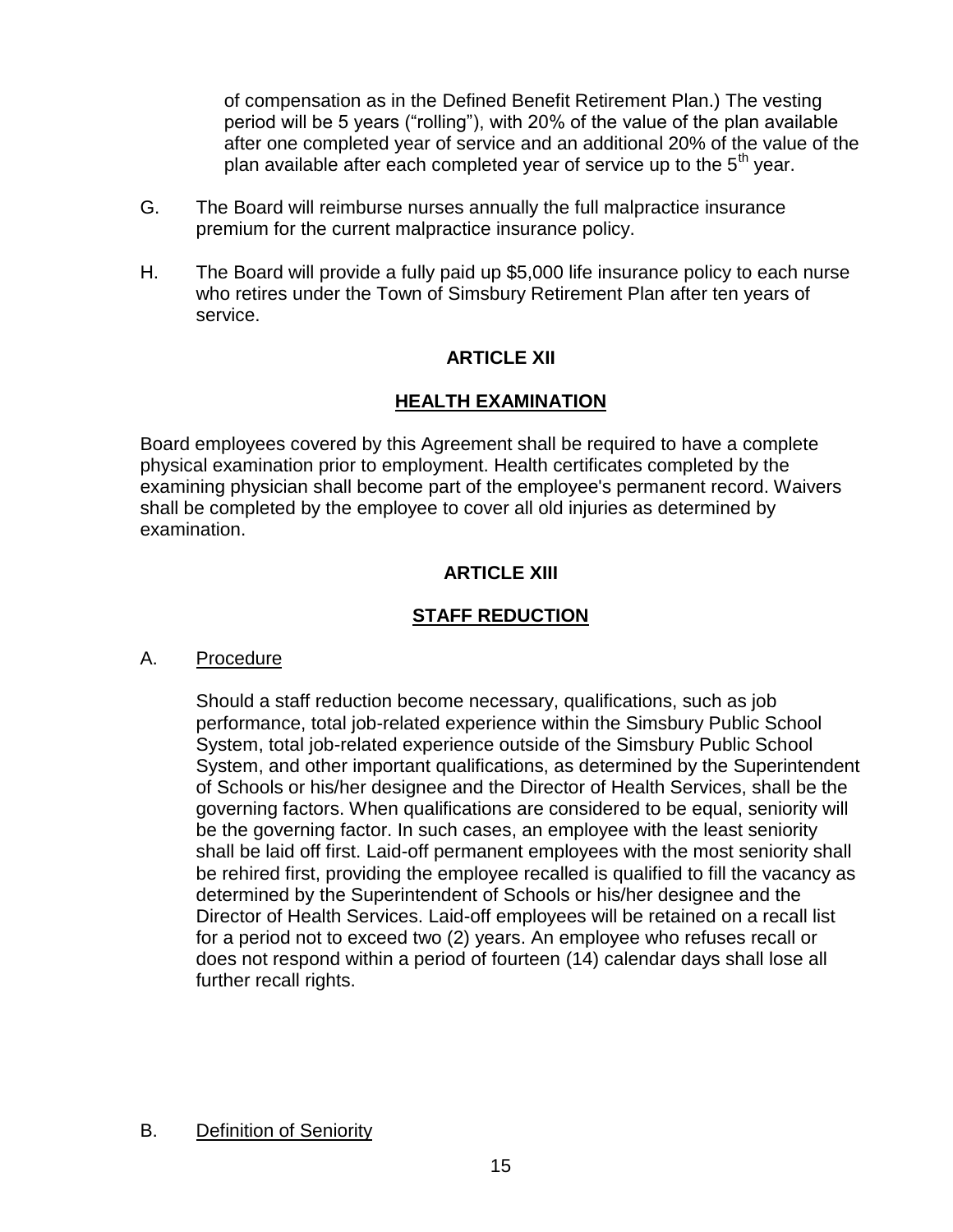Seniority, according to this Agreement, shall consist of length of service with the Simsbury Board of Education. Employee's earned seniority shall not be lost because of absence due to illness or authorized leave of absence but shall not continue to earn, accrue, or accumulate during absence.

# **ARTICLE XIV**

# **PROBATIONARY PERIOD**

New employees will be on probation for a period of four months. During the probationary period, new employees shall be subject to layoff or discharge at the sole discretion of the Board. The probationary period may be extended for 30 days. Before the end of the probationary period, the Director of Health Services and the building administration will evaluate all new hires.